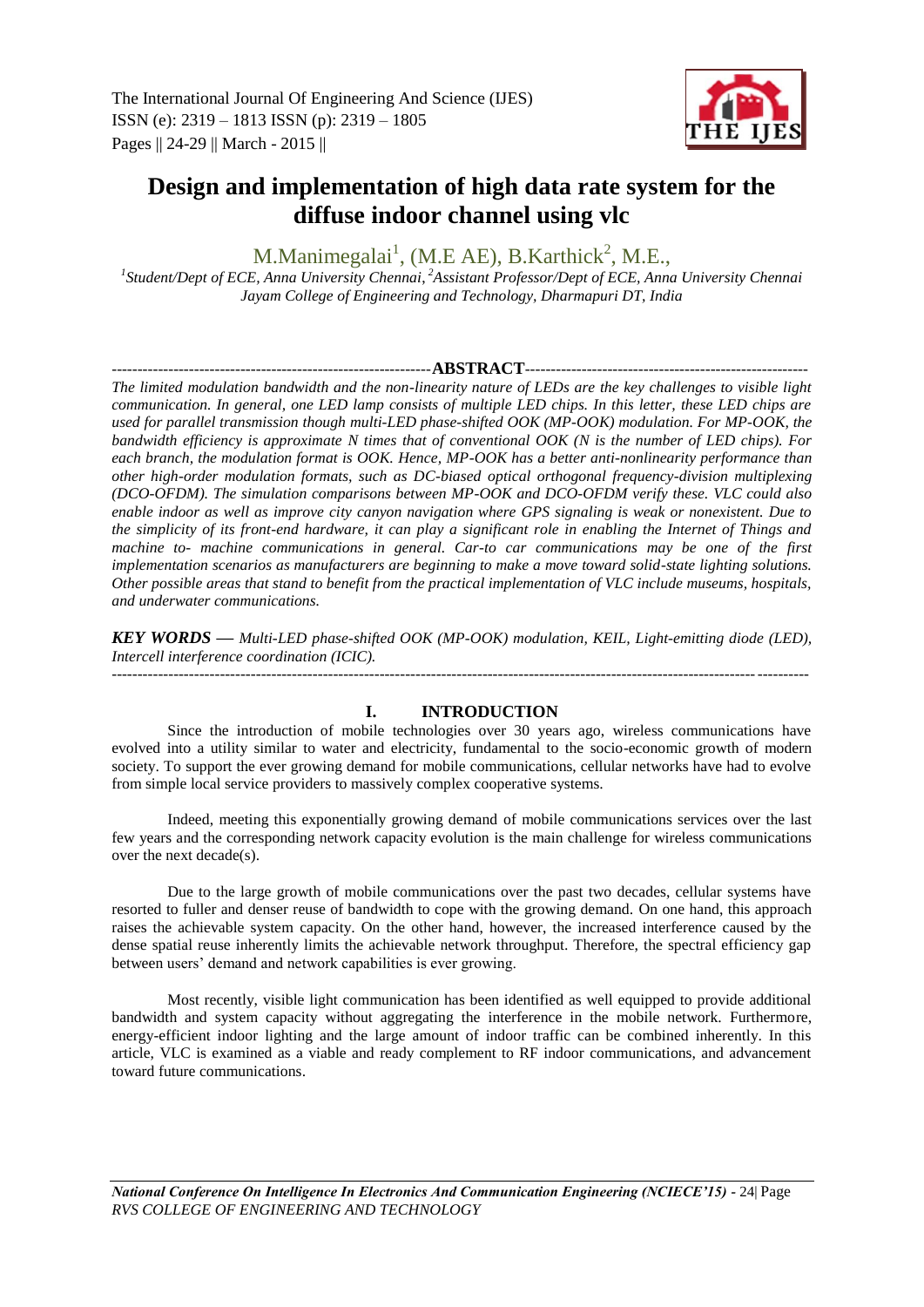Various application scenarios are discussed, presented with supporting simulation results, and the current technologies and challenges pertaining to VLC implementation are investigated. Discrepancy between traffic demand and network capacity as a result of the continued proliferation of mobile communications. From Shannon's initial work in information theory, it is clear that the capacity of a wireless link (and, by extension, of a network) is directly proportional to the available bandwidth. The increased frequency reuse introduces both inter- and intracell interference, which limits the achievable capacity of the network.

To this extent, the conventional methods for capacity improvement, enhanced spatial reuse and intercell interference coordination (ICIC), will be unable to support the growing demand for mobile communications. Therefore, a new radio frequency (RF)-orthogonal communication medium is required to fill the ever increasing capacity gap.

Visible light communication (VLC) relies on the visible light (VL) spectrum for communication rather than the cluttered, scarce, and expensive RF spectra used today for wireless communications. In fact, VL is not regulated, and can therefore be used freely for communication purposes, significantly reducing the costs for operators. Thus, VLC presents a viable alternative to traditional communication methods and may be used as a complement to current RF communications. Furthermore, recent studies indicate that a substantial portion  $(> 70$ percent) of wireless traffic originates indoors.

Signal propagation through walls, however, severely inhibits the operation of indoor data services, which is attracting considerable interest in providing wireless communications directly indoors. Indeed, VLC is well suited to fill this function as:

- Most indoor environments are illuminated.
- VL cannot penetrate solid objects.
- VL can easily be directed through optics.
- As previously mentioned, it is interference orthogonal to the cellular network.

These characteristics permit very close spacing between VLC nodes, thereby increasing the spatial reuse of resources, providing higher data density, and resulting in increased network capacity. In addition, in an attempt to reduce the carbon footprint of the information and communication technology (ICT) industry, there has been a research drive for more energy-efficient networks. In this context, another advantage of VLC systems is that the energy used for communication in VLC is essentially free due to the lighting requirement(s) of indoor spaces; that is, no extra energy is required for information transmission, with minimal additional power to drive the necessary circuitry for communication.

Although both VL and RF communication employ electromagnetic radiation as the information medium, the two concepts differ significantly in their inherent properties. Waves in the visible region of the spectrum cannot penetrate through most surfaces that are present in everyday surroundings. Radio waves, on the other hand, are particularly apt at providing sufficient connectivity through the majority of commonly used materials.

As previously mentioned, this offers very interesting benefits. Information may be contained within the confined space of the specific premises where a VLC system is deployed. This practically eliminates the possibility of casual eavesdropping.

The wavelength of VL (380 nm to 750 nm) is much smaller than the typical area of a photo detector, which effectively removes multipath fading (as opposed to RF communication) from the system. In addition, signals in the optical domain do not interfere with the operation of sensitive electronic systems and can be used in a variety of applications where RF is not allowed, e.g., hospitals, aircraft, chemical lants).

## **II. II.EXISTING METHOD**

This system presents a new color shift keying (CSK) modulation format for wireless visible light communication (VLC), based on four colors instead of the three colors used in the existing IEEE 802.15.7 CSK physical layer standard. The new four color system uses a novel intensity modulation and direct detection approach to realize a four-dimensional signaling scheme that uses the available color and signal spaces efficiently. The bit error rate evaluation of both the existing and proposed system shows that the new four color scheme achieves a significant 4.4-dB electrical SNR gain over the three color scheme for an additive white Gaussian noise channel. The performance of existing and proposed CSK systems is examined over a range of dispersive optical wireless channels including the channel crosstalk and insertion losses, which reveals that the four color CSK scheme is more power efficient and reliable than the three color scheme for a particular amount of delay spread that the optical wireless channel may have.

*National Conference On Intelligence In Electronics And Communication Engineering (NCIECE'15) -* 25| Page *RVS COLLEGE OF ENGINEERING AND TECHNOLOGY*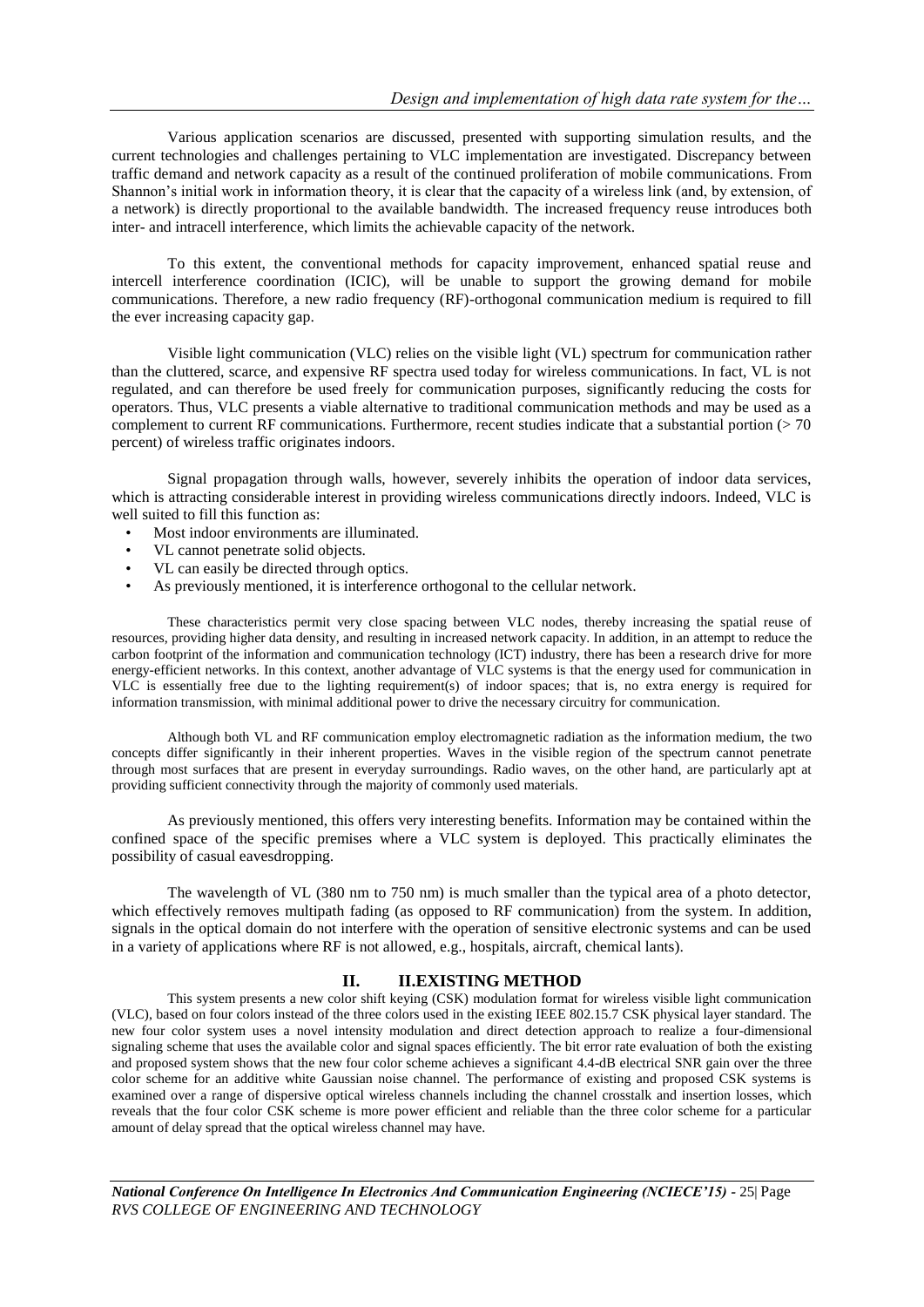## **III. PROPOSED METHOD**

In existing method, there are multicolor can be used for communication. The error rate of the communication is high due to intensity switching modulation between different colors. So that we use single color light wave communication using color phase shift keying. In our system controls the error and operate efficient potential high data rate indoor communication using phase shifted OOK modulation.

## **Functional block diagram**



Fig.1.System model of the VLC system based on MP-OOK

## **System description**

The VLC system model based on MP-OOK is depicted in Fig.1 It is composed of *N* LED chips and a PD. High speed bit stream is divided into *N* parallel bit streams. Then each bit stream is modulated into OOK signal *xi (t)* and the symbol period of OOK signal is *Ts.* Compared with the *(i*−1*)*th branch, the OOK signal of the *i* th branch has a shifted phase of *Ts/N*. The baseband signal *vi (t)* which is used to modulate the *i* th LED chip can be expressed as

$$
v_i(t) = x_i \left( t - \frac{i-1}{N} \times T_s \right)
$$

In the system model, we assume that the nonlinearity of LED can be partly compensated by predistortion. Through predistortion, a linear response curve  $f(\cdot)$  can be achieved over a certain range  $(cl, cu)$ :

$$
f(x) = \begin{cases} c_l, & x < c_l \\ \beta \cdot x, & c_l \le x \le c_u \\ c_u, & x > c_u \end{cases}
$$

where *β* denotes optical source conversion factor. For the OOK signal, we can easily adjust *yi (t)* within the linear operating range. Then the intensity signal transmitted from the *i*<sup>th</sup> LED chip can be expressed as  $yi(t)=\beta(t)$ 

The intensity signals from different LED chips are mixed when the light beam passes through the lampshade. Since the superposition of the intensity signals transmitted from different LED chips is linear, the received signal after optical direct detection can be given by

*National Conference On Intelligence In Electronics And Communication Engineering (NCIECE'15) -* 26| Page *RVS COLLEGE OF ENGINEERING AND TECHNOLOGY*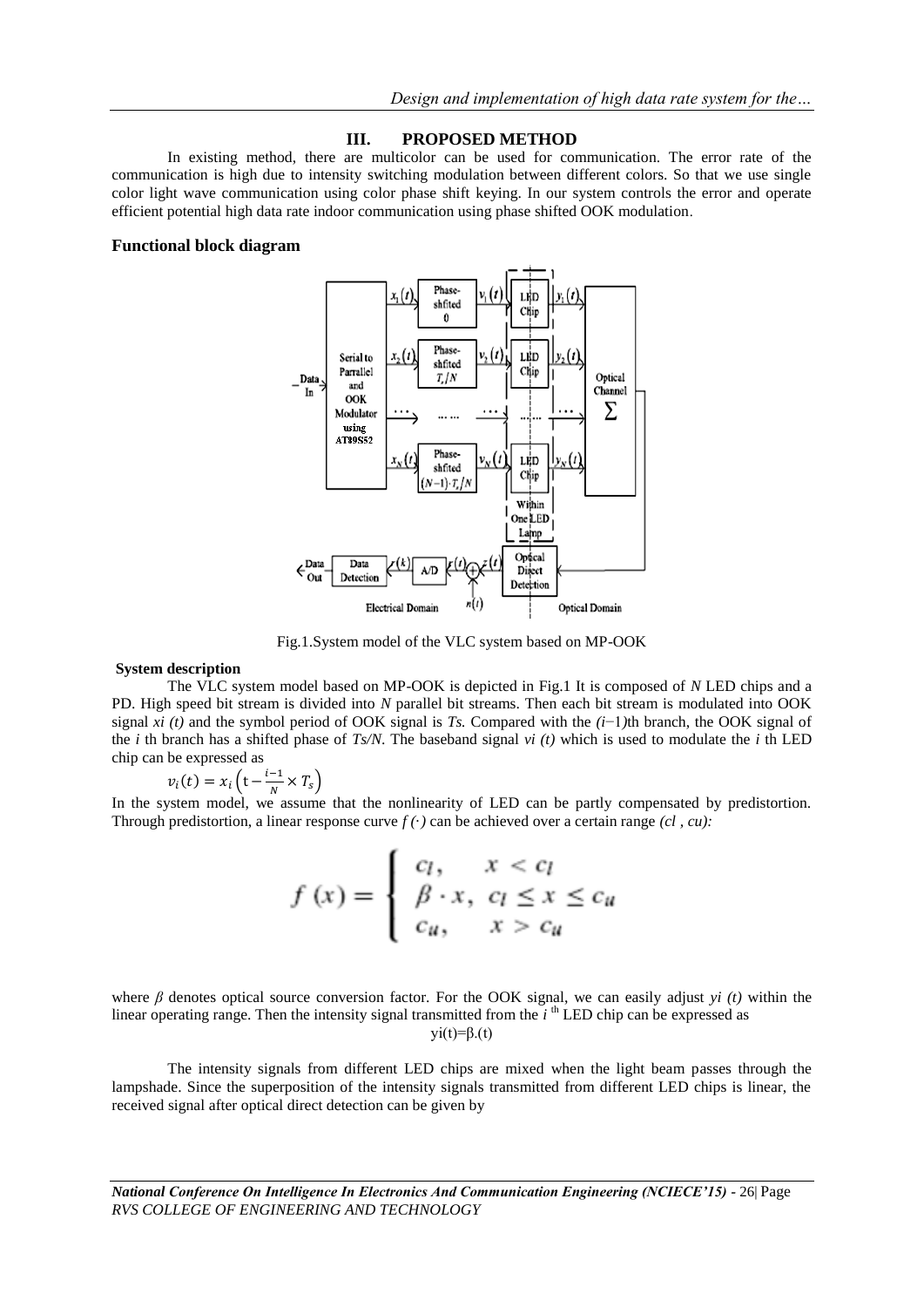$$
r\left(t\right) = \sum_{i=1}^{N} h_i \cdot y_i\left(t\right) + n\left(t\right)
$$

where *hi* denote the channel gain from the *i* th LED chip to the receiver and *n* (*t*) is an additive white Gaussian noise (AWGN) where the main sources of noise are shot noise and amplifier thermal noise. In typical room configurations, the distance from the LED lamp to the receiver is 1 ∼ 3 *(*m*)*, while the distance between different LED chips in one lamp is several centimeters. Therefore, we assume that the channel gains from different LED chips to the receiver are equal. Let the electro optical-electrical (EOE) channel gain be heoe, $i = hi$ · β.

Without loss of generality, the EOE channel gain vector can be given by

$$
\mathbf{h} = h_{eoe} \cdot [1, 1, \dots, 1]_{N \times 1}^{T}
$$

## **3.1.2 Demodulation Of MP-OOK Signals**

From Equation, we can see that intensity signals from different LED chips are mixed together and we must separate the mixed signal to get each channel signal demodulated. Here the sampling period of the receiver is set as *Ts/N*. Then the receiver regards the symbol period of the transmitted signal as *Ts/N* (The actual symbol period is *Ts* as mentioned in part II). At the receiver, it seems that one symbol is repeatedly transmitted by *N*  times, like Fig.2

| η;       | s,                         | Ŝ         | <b>111</b> | $S_1$   | $s_{N+1}$            |           |             | М-          |             |  |           |   |
|----------|----------------------------|-----------|------------|---------|----------------------|-----------|-------------|-------------|-------------|--|-----------|---|
| v.       |                            | $s_{2}$   |            |         | $\boldsymbol{s}_{2}$ | $s_{N+2}$ |             |             | ıð<br>$M-1$ |  |           | ₿ |
| $\cdots$ |                            |           |            |         |                      |           |             |             |             |  |           |   |
| $v_{N}$  |                            | Time axis |            | $s_{y}$ |                      |           | $s_{\rm N}$ | $s_{2N}^{}$ |             |  | $s_{y_0}$ |   |
|          | Block length: $MN + N - 1$ |           |            |         |                      |           |             |             |             |  |           |   |

#### Fig.2 Structure of MP-OOK signals

As Fig.2, we define a sub-block as the part rounded up by the red line. Then, *M* sub-blocks compose a MPOOK block. The block length is *MN* + *N* − 1. Here we define a frame of the symbol sequence before serial to parallel conversion as  $\mathbf{s} = [s_1, s_2, \dots, s_Mt_1^T_{N_M \times 1}]$ . It is just the elements  $\{si : 1 \le i \le MN\}$  of a frame that compose a MP-OOK block. The signal matrix can be expressed as

$$
T(s, M, N) = \{ \tau_{i,j} \}_{(MN+N-1)\times N},
$$
  
\n
$$
\tau_{i,j} = \begin{cases} 0, & j > i \text{ or } i > j + (M-1) \cdot N \\ s_{j+1,j/N}, & else, \end{cases}
$$

Where  $[\cdot]$  denotes floor function. The row indexes of  $T$  ( $\bf{s}$ ,  $M$ ,  $N$ ) represent different time slots, and the columns represent different LED chips. In time slot *t*, the elements on the  $t^{\text{th}}$  row of *T* (s, *M*, *N*) are respectively fed into the *N* different LED chips. According to Fig.2, a MP-OOK block duration *w* is given by **ω=(M+(N-1)/N)Ts**

*National Conference On Intelligence In Electronics And Communication Engineering (NCIECE'15) -* 27| Page *RVS COLLEGE OF ENGINEERING AND TECHNOLOGY*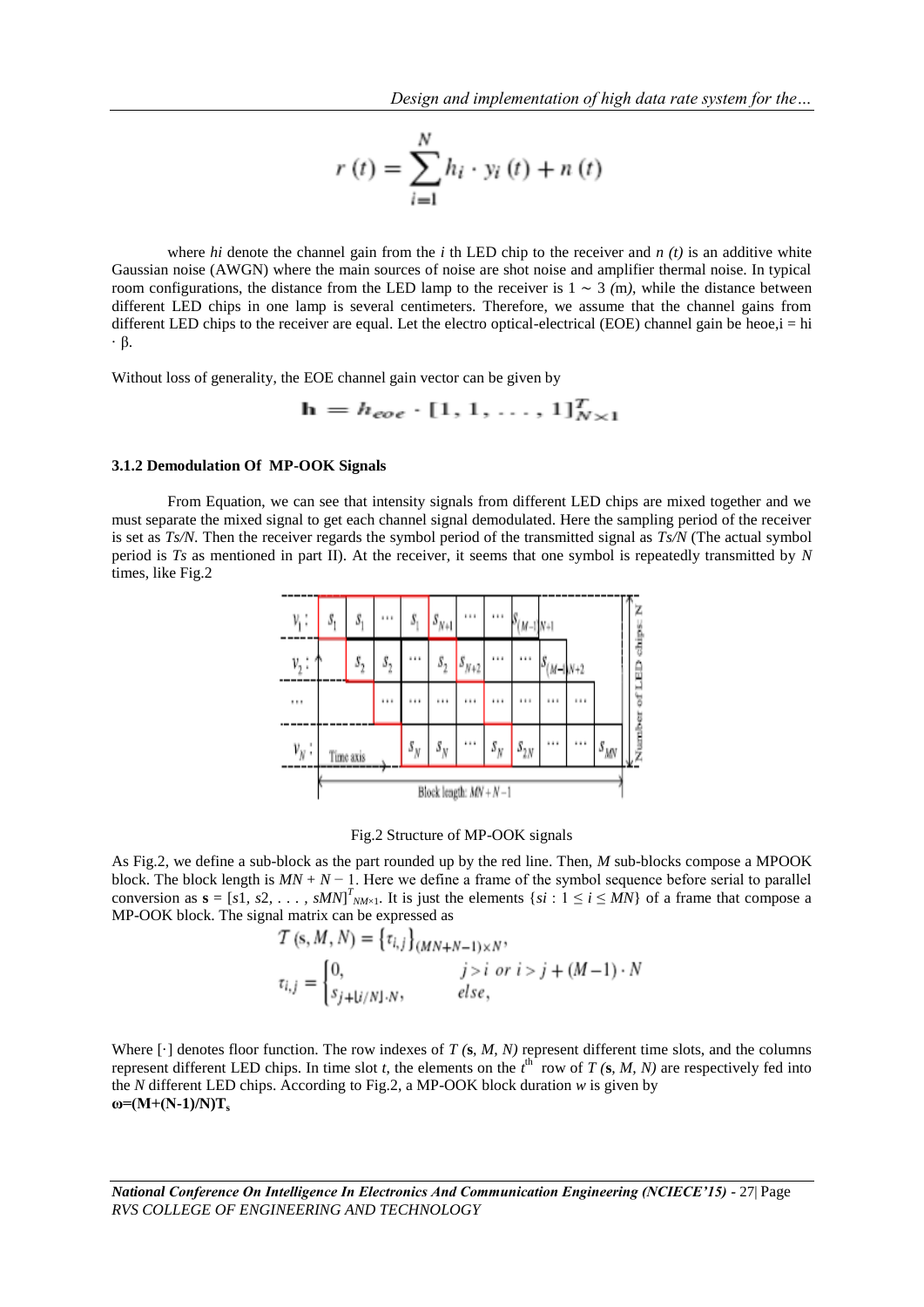Then the duty cycle  $\delta$  for pulse width modulation (PWM) is where *T* is the PWM symbol duration. Hence, dimming control can be easily achieved by changing the number of sub-blocks *M* in a MP-OOK block.

**δ=ω/T**

### **3.1.3 PRACTICAL MODEL**



O.TRANSMITTE

Fig. 3 Practical design of the system

In this system consists of two sections one is transmitter and receiver. The transmitter contains data source, AT89S52 microcontroller, on-off Keying PSK modulator, transistor driver and LED. The transmitting information is obtained from data source and it applied to the input of controller which is used to switching the modulator depends upon the time period of the information. The PSK modulator can be used to shifted or modulate the information into two phase level according to their data sign. The modulated signals are applied to the input of LED through transistor. The LED is act as a optical transmitter which is used to convert the modulated electrical signal into visual light. The visual light transmits from LED. In receiver side the light signals are fall on photo diode which is used to convert the light signals into electrical signal. This electrical signal is applied to the input of demodulator. The demodulator separates phase of data sign and finally we get original data output.

### **Intensity Modulation**

In optical communications, **intensity modulation** (**IM**) is a form of modulation in which the optical power output of a source is varied in accordance with some characteristic of the modulating signal. The envelope of the modulated optical signal is an analog of the modulating signal in the sense that the instantaneous power of the envelope is an analog of the characteristic of interest in the modulating signal. Recovery of the modulating signal is usually by direct detection, not heterodyning. Heterodyne and homodyne systems are of interest because they are expected to produce an increase in sensitivity of up to 20 dB allowing longer hops between islands for instance. Such systems also have the important advantage of very narrow channel spacing in optical frequency-division multiplexing (OFDM) systems. OFDM is a step beyond wavelength-division multiplexing (WDM). Normal WDM using direct detection does not achieve anything like the close channel spacing of radio frequency FDM. The process transmitting information via light carrier (or any carrier signal) is called modulation.

*National Conference On Intelligence In Electronics And Communication Engineering (NCIECE'15) -* 28| Page *RVS COLLEGE OF ENGINEERING AND TECHNOLOGY*